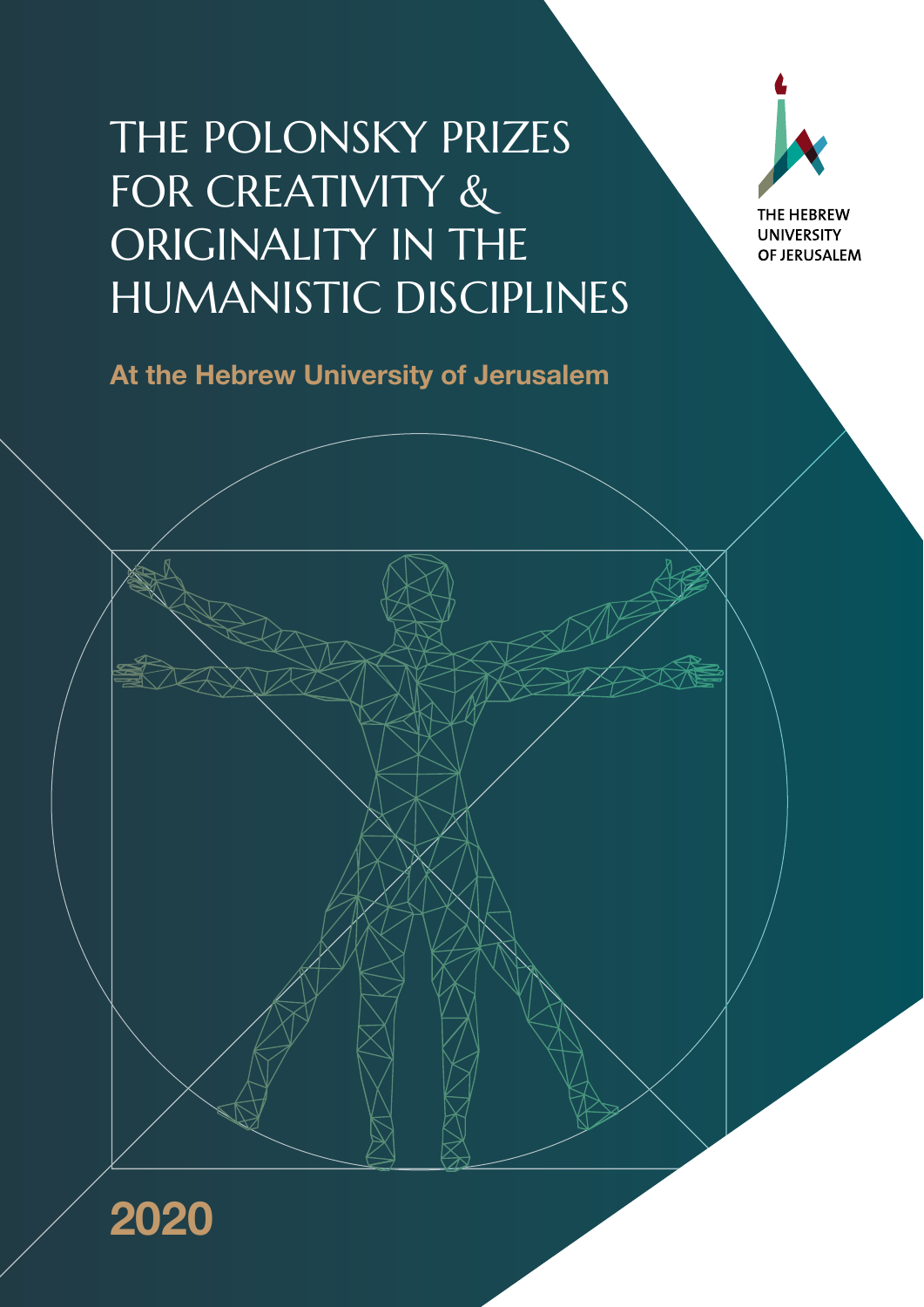





THE POLONSKY PRIZES FOR CREATIVITY & ORIGINALITY IN THE HUMANISTIC DISCIPLINES

**At the Hebrew University of Jerusalem**

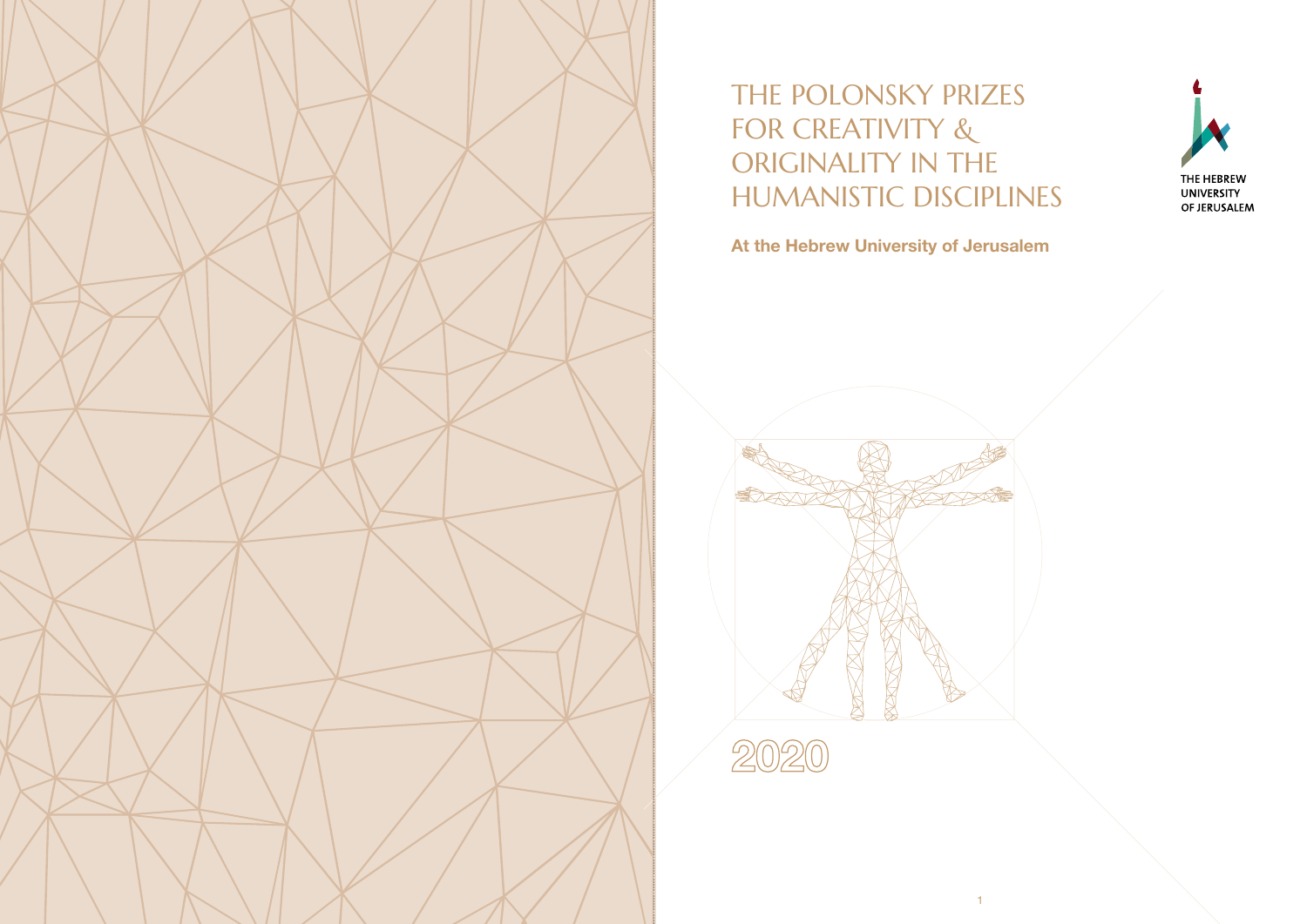Dr. Leonard S. Polonsky CBE has had a successful business career in the financial services sector and is a philanthropist with particular interests in higher education, cultural heritage and the arts. Dr. Polonsky grew up in New York City. He was a pupil at the prestigious Townsend Harris High School, and received his BA degree from New York University at age 18.

Following military service in 1945–46, he pursued graduate studies in literature at Lincoln College, Oxford, and at the Sorbonne, Paris, where he received his doctorate in 1952. He taught in Heidelberg several years before embarking on his business career.

Dr. Polonsky began working in financial services in New York in 1955, gaining further experience in Rome, Frankfurt, and Zurich, before establishing Liberty Life Assurance Company Limited in London in 1970. Hansard Global plc, its successor, of which he is President, has been listed on the London Stock Exchange since 2006.

Dr. Polonsky has involved himself in a broad range of philanthropic activities over many years. In 2013, he was named a Commander of the British Empire (CBE) for charitable services by HM Queen Elizabeth II. He is a Companion of the Guild of Benefactors of Cambridge University, a Fleming Fellow at Lincoln College, Oxford, and an Honorary Member of the Royal College of Music, London.

Dr. Polonsky holds an Honorary Doctorate from The Hebrew University of Jerusalem, of which he is a Governor and where he serves on the Board of the Harry S. Truman Research Institute for the Advancement of Peace. At The Hebrew University, he established the Polonsky Prizes for Creativity and Originality in the Humanities, which have been awarded annually since 2004. Other support for The Hebrew University includes awards for study in China and scholarships for undergraduates of Ethiopian background.



# Dr. Leonard S. Polonsky

He is founding chairman of the board of trustees of The Polonsky Foundation, a UK-registered charity that supports cultural heritage, education and the arts in the UK, the USA, Israel, and Europe.

Dr. Leonard Polonsky is a Patron of the British Friends of the Hebrew University of Jerusalem.

Principal activities of The Polonsky Foundation include: the digitization of significant collections at leading libraries (the Bodleian Library, Oxford; Cambridge University Library; the British Library; the New York Public Library; the Library of Congress; the Vatican Apostolic Library; the Bibliothèque nationale de France); support for Theatre for a New Audience at the Polonsky Shakespeare Center in Brooklyn, New York; and post-doctoral fellowships at the Polonsky Academy for Advanced Study in the Humanities and Social Sciences at the Van Leer Jerusalem Institute.

In Israel, The Polonsky Foundation also supports the University of Haifa, Tel Aviv University and the Bezalel Academy of Arts and Design, of which Dr. Polonsky is a Governor and Honorary Fellow.

## Dear Friends and Colleagues

Research in the Humanities encompasses a multiplicity of disciplines, including literature, history, archeology, art, cognition, linguistics and philosophy, and an even broader range of cultures and corpora, from antiquity through the modern era. Members of the Faculty of Humanities at the Hebrew University regularly produce scholarship of the highest quality in all of these fields, publishing monographs in leading academic publishing houses and articles in prestigious journals and volumes in Israel and abroad. These sustained, impressive scholarly contributions have made the Faculty of Humanities in Jerusalem one of the leading centers of humanistic study in the world, and have contributed to the overall reputation of The Hebrew University as a foremost academic institution of international standing.

The Polonsky Prizes were established over fifteen years ago through the generosity and vision of Dr. Leonard Polonsky and the Polonsky Foundation. These prizes give important recognition to faculty members and advanced graduate and postdoctoral scholars at the Faculty of Humanities, who have demonstrated the highest standards of scholarship in the humanistic disciplines. This year's prize winners were chosen from a particularly strong list of contenders in the different categories, making the selection especially challenging. The outstanding quality of so many of the submissions provided the committee, consisting of leading scholars from the Faculty, with the vantage point to appreciate the impressive research being produced in all the fields of Humanities at the Hebrew University. As a member of the committee, I can attest to the sheer intellectual pleasure of learning from the work of all of the candidates.



I want to thank my fellow members of the prize committee for their hard work, as well as Prof. Reem Sari, Vice President for Research and Development, for his support, and Ms. Shulamith Lasnes from the Faculty of Humanities who coordinated the work of the prize committee.

We are extremely grateful to the Polonsky Foundation for their continued support and encouragement of the growth and development of the Humanities at the Hebrew University. We already look forward to future Polonsky Prize winners, who will join today's honorees, in making their mark through contributions of scholarly excellence.



With best wishes,

**Prof. Michael Segal Dean The Faculty of Humanities**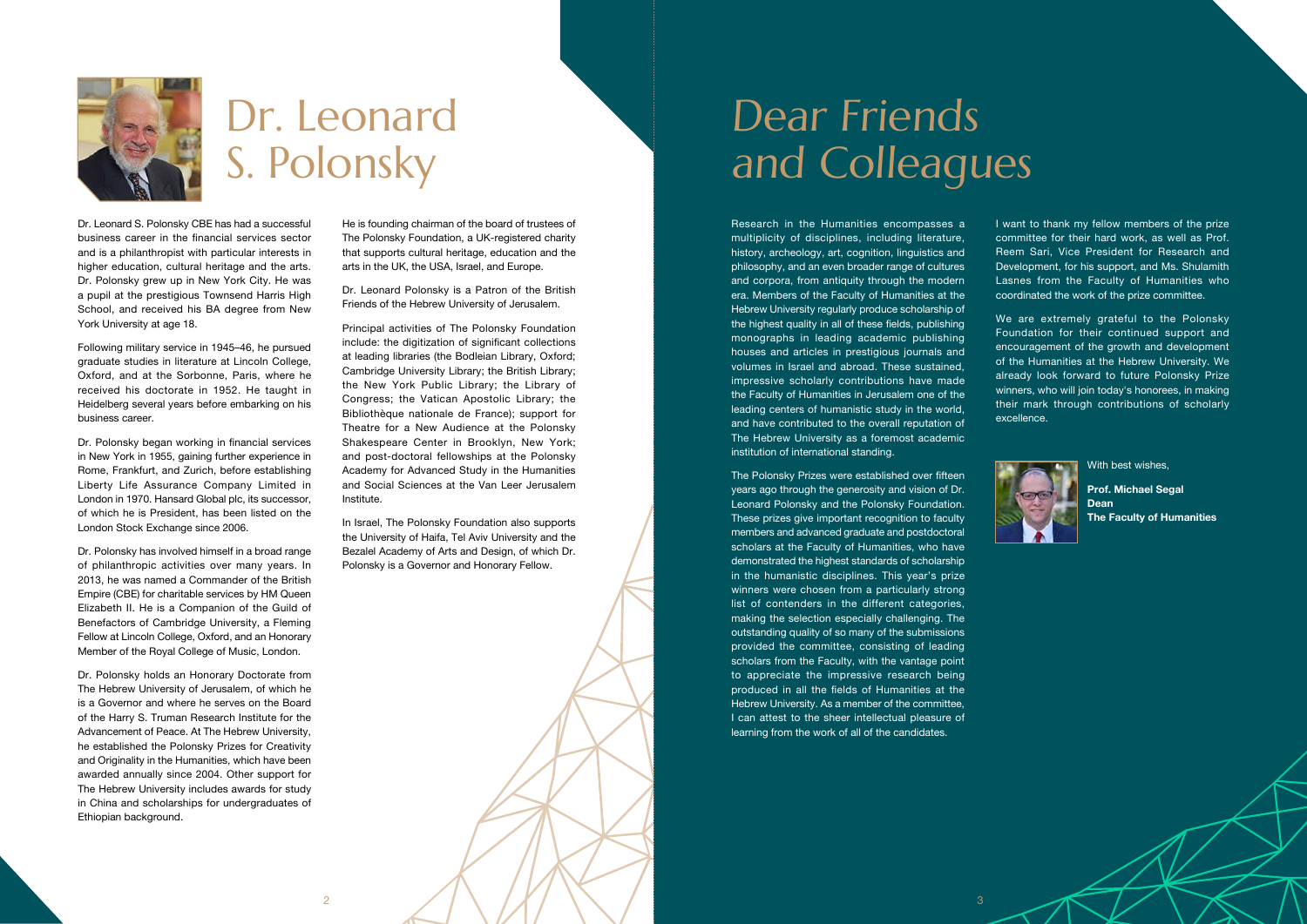## Dr. Avishai Bar-Asher **Department of Jewish Thought Faculty of Humanities**





This study inaugurated my new series of studies exploring the "origins of kabbalah," in which I endeavor to critically reevaluate the historical-chronological, textual, and conceptual formation of the intellectual and social movement of the Middle Ages that we term "kabbalah." These study challenges the prevailing narrative of kabbalah's appearance from different angles, and together they propose a new alternative.

This article focuses on the history of what has come to be considered one of the few foundational works relevant to reconstructing kabbalah's "origins". With a preponderance of evidence amassed through a diverse set of methodologies, I prove that the attribution of this key work has no legs to stand on. Following a critical reappraisal of past scholarship, the article articulates a new theory about the context in which the spuriously attributed work was composed, concluding that it was produced in a different cultural milieu at a considerably later date than previously supposed.

> נתקעולה של אינו שיסכום חמימתי וקטום חיפ נגם שם קצוק ופנה למעלוננה יופטלוני על אלה מעולון שאין למעל אלאופנים שמההתה מקור תו ציאל ישכחות עשעים משקיעל העשור chan le avant exchanges appeared עשם לקבל קקרוב לקבל ממשק שלן בבען ומוכס ולה תמון שונה - כב אורוע אילן מטר וולקטו ונאר עמולוג שניב מטלס ולבד לאילו אלו כל חזמות עליש הטועות לאת

> כתו ענטו ואינג תומנת אלב שונו מואים נוחק תולטוק כפורה ביחונטן תוכל משומות אל אינפ למען ליפולורט לאמור ונקלנק נבותה יוע טוקס לבבתו נית בחומרך או בנט האר אבל מתחלוך קפיבוליושו כל אחר ושלו מצ שמעולאומן במו עין ין סטופטיקליו איגואוף אין וקטוון בתי ורועיעו בילן

 $4$  5  $\pm$  5  $\pm$  5  $\pm$  5  $\pm$  5  $\pm$  5  $\pm$  5  $\pm$  5  $\pm$  5  $\pm$  5  $\pm$  5  $\pm$  5  $\pm$  5  $\pm$  5  $\pm$  5  $\pm$  5  $\pm$  5  $\pm$  5  $\pm$  5  $\pm$  5  $\pm$  5  $\pm$  5  $\pm$  5  $\pm$  5  $\pm$  5  $\pm$  5  $\pm$  5  $\pm$  5  $\pm$  5  $\pm$  5  $\pm$  5  $\pm$ 

**"Illusion versus Reality in the Study of Early Kabbalah: The Commentary on Sefer Yetzira Attributed to Isaac the Blind and Its History in Kabbalah and Scholarship," Tarbiz (86:2-3 [2019]: 269-384).**

> These findings serve as the basis for a completely different account, which includes new historiographical lines of thought, an original proposal for characterizing the textual corpus (the anonymous and the attributed) linked to the earliest esotericists, and conceptual clarification of the fundamental ideas attributed to them in reliable traditions. These, in turn, can serve as building blocks for describing the circles of Jewish esotericists active in medieval western Europe, for rethinking their interrelationships, and, no less importantly, for identifying other schools of thought and works that might have had a hand in raising kabbalah in its infancy and in shaping its development.

כג תקיין ויתור מיילקים לקו חווכותלי ויו ומו חטכנו - זת ישון ייא מעוב אפומיווטי אותיות לקשתיות לאמור לב אלי להקבי תו קלות שיופנו נחופין אות ע בי נבואין אומו שפילו יעס חסב התבינה קל תעווע נעזו של יולכלו כי מינו מי עם שלוני לינו תומלשלו معدم معدد والا ماديد (م معدد الا الا الالالاله יה תנוס שקס תורוני תנתולועון שאיך ושל קבור ונקיוק וס נה תקלים אם קשות הנהן וישאן שנמואן Will Full mast (Ac) Will was the continues שיאו שנחוה כישן שלענים כמון חותו לערכונה שכל לוד שיתון וביף ייצא למות עולם ועל איתוקים : ן חלק נברגו כתב ימה והאכן לקום עי זה אלק תר עול מעלות מקלים ועלל מעל מעל מעלי al use dissure nome not a was of says all המעקל ולוחיותר תולף לוחיותם כולל שומו בפנינו

Avishai's current research focuses on reception theory, textual study, and intellectual history of Jewish esotericism in the Middle Ages. His first book, a critical edition of Moses de León's *Sefer Mishkan ha-Edut* is a study on a work composed by the prolific Castilian kabbalist considered to be the central figure responsible for the composition and early diffusion of the main part of Sefer ha-Zohar. His recent book *Journeys of the Soul Concepts and Imageries of Paradise in Medieval Kabbalah* covers the most decisive period in the history of Jewish speculation about the Garden of Eden, through an investigation of scientific paradigms, legendary traditions, theosophical texts, and theological polemics in the religious literature of the period. His current *ISF* project is entitled 'Eschatology in Jewish and Islamic Mysticism in al-Andalus/Sepharad'.

Avishai teaches at the Department of Jewish Thought and serves as the head of the Program in Jewish Studies. In recent years, he was awarded many prizes among them the Alex E. Berger Prize to an outstanding doctoral dissertation, the Golda Meir Prize for academic excellence, and *Matan'el* Prize for the Best Book in Jewish Thought Published During the Years 2018-2019.



the queen גם נשכים קביב דין לעו מחלוש ומשוט לעינו לישר au coust water operfor dag se well where נע נפלוב עני הני נקירב בן בעו חומי קשלג עוני עין meters יכנלוחלים ונצ קשל קיינג אלם לוף מוחל ליך קקישו נפוע בעולות בחוץ נה כול למקום כפרעב וק בגלן שעל קעלים ורקנים כעשל כנק הנין חומי בס ומטקה וקבועים קרבס ולס עולב ונג נשנט שניא נמת תגבקות ופשיעוכי עםק שי alor in a days are you.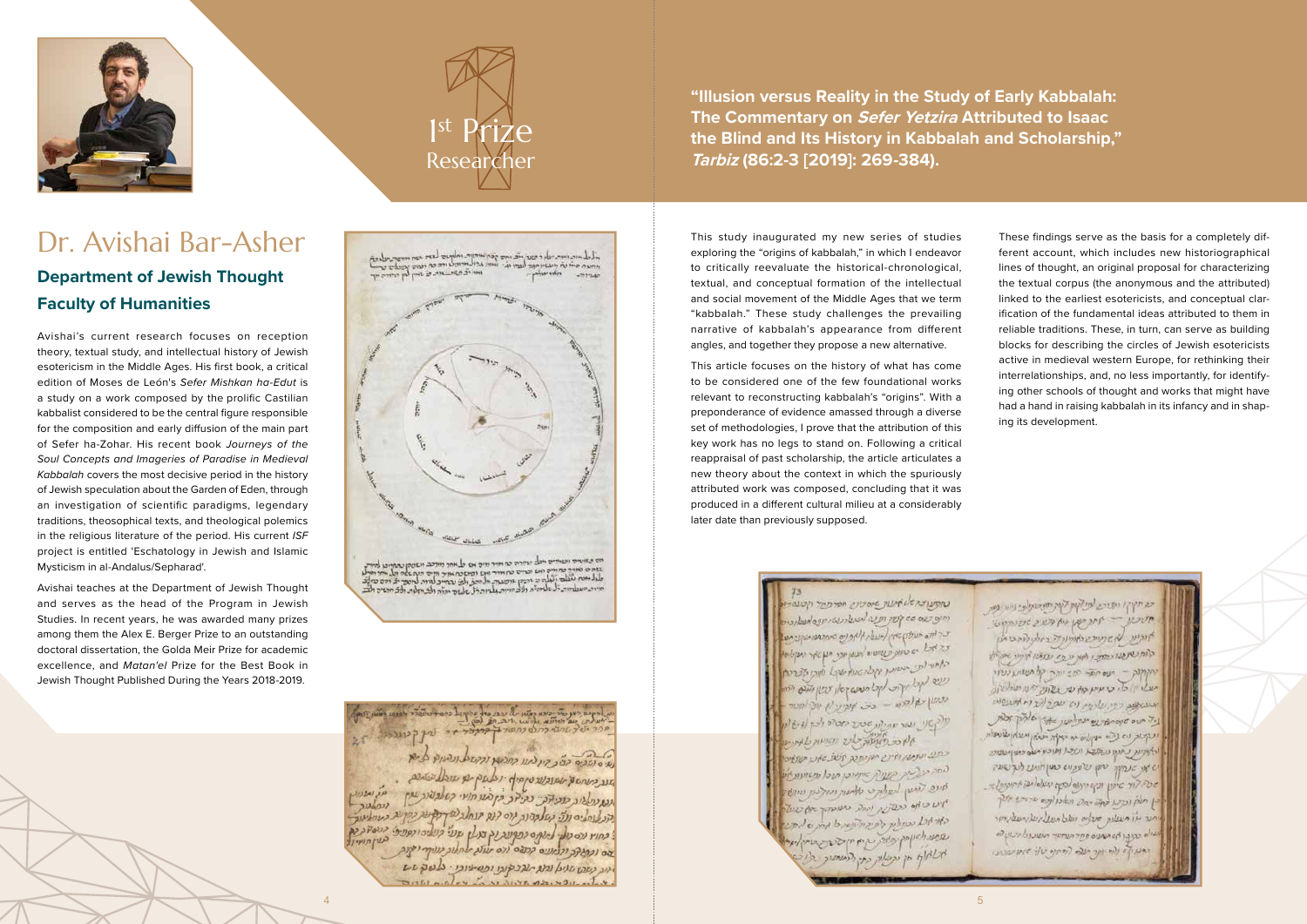## Prof. Ronit Ricci **Department of Asian Studies Faculty of Humanities**





The island known variously as Ceylon, Lanka, and Sarandib, this book suggests, served as a concrete exilic site as well as a metaphor for contemplating and imagining exile across religious traditions, languages, regions and time: Sarandib, the site to which Adam was banished from Paradise; Lanka, where Sita languished in captivity; and Ceylon, faraway island of exile for





## **Banishment and Belonging: exile and diaspora in Sarandib, Lanka and Ceylon**

Ronit Ricci is a Professor in the departments of Asian Studies and Comparative Religion. She holds the Sternberg-Tamir Chair in Comparative Cultures, is the Chair of the department of Asian Studies and Head of the Nehemia Levtzion Center for Islamic Studies. Her research interests include Javanese and Malay manuscript cultures, Translation Studies, and Islamic literatures of South and Southeast Asia. She teaches courses on Indonesian history and culture, on translation, and travel literature. She is the author of *Islam Translated: Literature, Conversion, and the Arabic Cosmopolis of South and Southeast Asia* (University of Chicago Press, 2011) and *Banishment and Belonging: exile and diaspora in Sarandib, Lanka and Ceylon* (Cambridge University Press, 2019), as well as editor of *Exile in Colonial Asia: Kings, Convicts, Commemoration* (University of Hawaii Press, 2016), and co-editor (with Greg Fealy) of *Contentious Belonging: The Place of Minorities in Indonesia* (ISEAS, 2019).



Indonesian royalty in the colonial period. Drawing on Malay manuscripts and documents from Sri Lanka, Javanese chronicles, and Dutch and British archival sources, the book considers histories and imaginings of displacement as they relate to the island through a study of the Sri Lankan Malays, and their historical, genealogical and literary connections to an exilic past.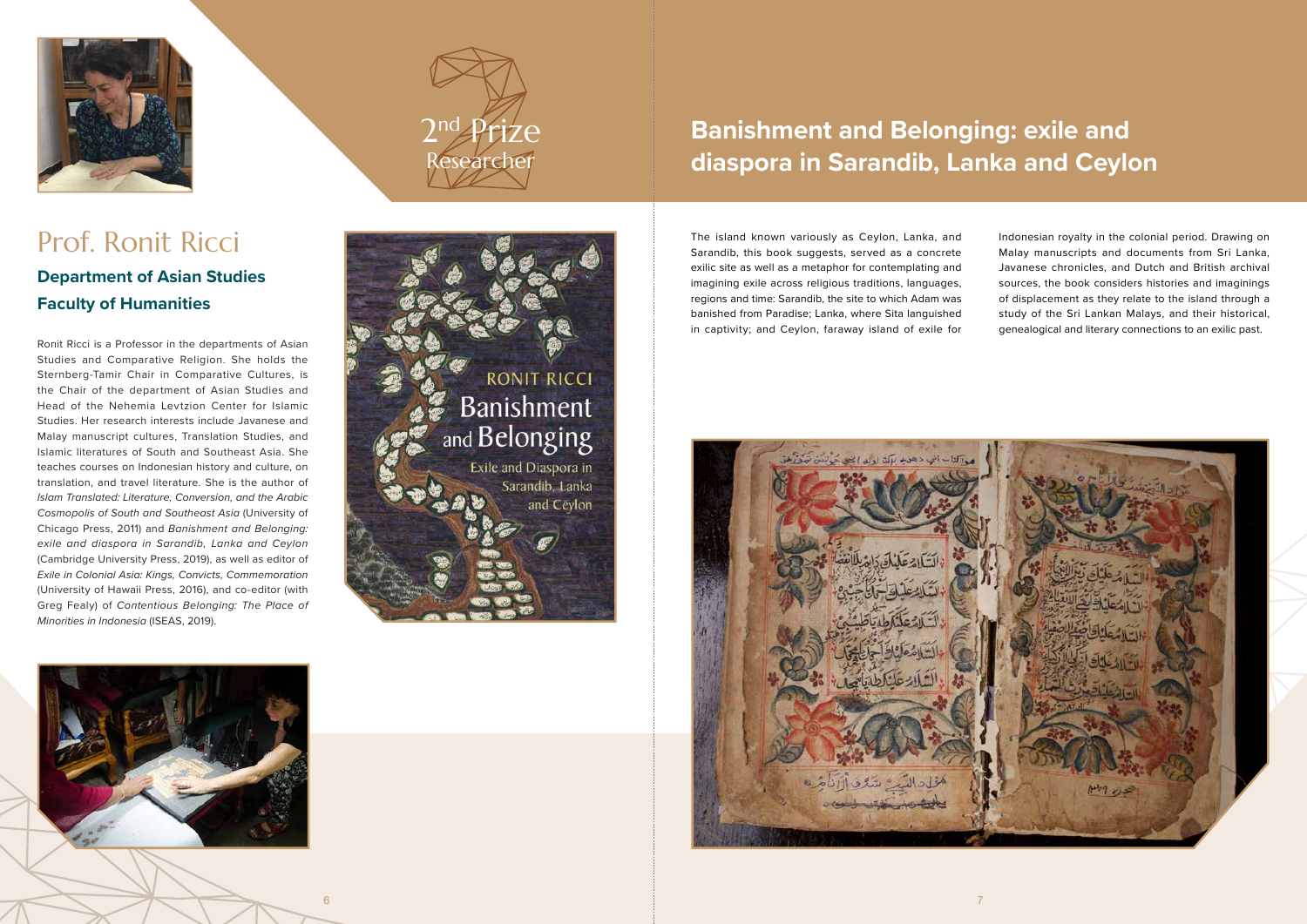

# 1 st Prize Post-Doctoral Researcher

## Dr. Sivan Goren

**Jack, Joseph and Morton Mandel, School for Advanced Studies in the Humanities Department of Comparative Religion Faculty of Humanities**

The focus of this dissertation is the development and consolidation of vernacular literature in Kerala, a region on the southwestern tip of the Indian subcontinent, between the fourteenth and seventeenth centuries. In particular, it traces the links between this novel regional literature, termed *Maṇipravāḷam*, and cosmopolitan Sanskrit—a language that for centuries had been almost exclusively utilized for literary expression in Kerala as well as elsewhere in South Asia. Manipravālam literally means "rubies and coral." As this metaphor implies, Maṇipravāḷam literature consists of two components— Kerala's spoken language (which later came to be known as Malayalam) and Sanskrit—combined into a single syntactical unit. While practically all Indian languages make some use of Sanskrit, Maṇipravāḷam is unique in that it incorporates in its syntax not only Sanskrit nouns but also Sanskrit nominal case endings and inflected verbs. Most premodern and early modern literature from Kerala was written in this idiom.



Sivan Goren-Arzony received a Ph.D. in comparative religion from the Hebrew University of Jerusalem in 2019. Her research uses literature composed in Kerala in the premodern and early modern periods to study the foundation and consolidation of South Asian vernacular literary cultures. The main question that motivates her research is how groups of individuals develop local literature after centuries of confining the composition of literary texts to the cosmopolitan language. She works on poetry composed between the fourteenth and seventeenth centuries in Sanskrit and Manipravālam, a literary idiom combining Sanskrit with Kerala's spoken language. Her areas of interest include literary theory, vernacular literary cultures, South Asian poetics, Kerala's social history, and the study of women in premodern South Asia. She is currently a junior fellow at the Harvard Society of Fellows.





## **Eighteen Poets and a Half — A Literary Renaissance in Medieval Kerala**

This investigation of a particular regional literary corpus invites wider questions (and answers) having to do with the contact between languages and literatures, the development of vernacular literary cultures, and the history of South Asia's rich poetic tradition. It also offers a new paradigm not only for understanding the cultural dynamics of premodern Kerala but also for analyzing the interaction between Sanskrit and Malayalam. This interaction has implications for a larger question in the study of Indian history, that is, the way in which a regional tradition defined itself vis-à-vis the universal Sanskrit tradition and, at the same time, radically transformed the Sanskrit literature written in that region. The dissertation is one of a number of recent scholarly efforts aimed at studying the South-Asian vernacular, an area often neglected in past scholarship in favor of the Indo-European and classical Sanskrit. This is the first such study consisting of in-depth research on and translation of selected Maṇipravāḷam poetry.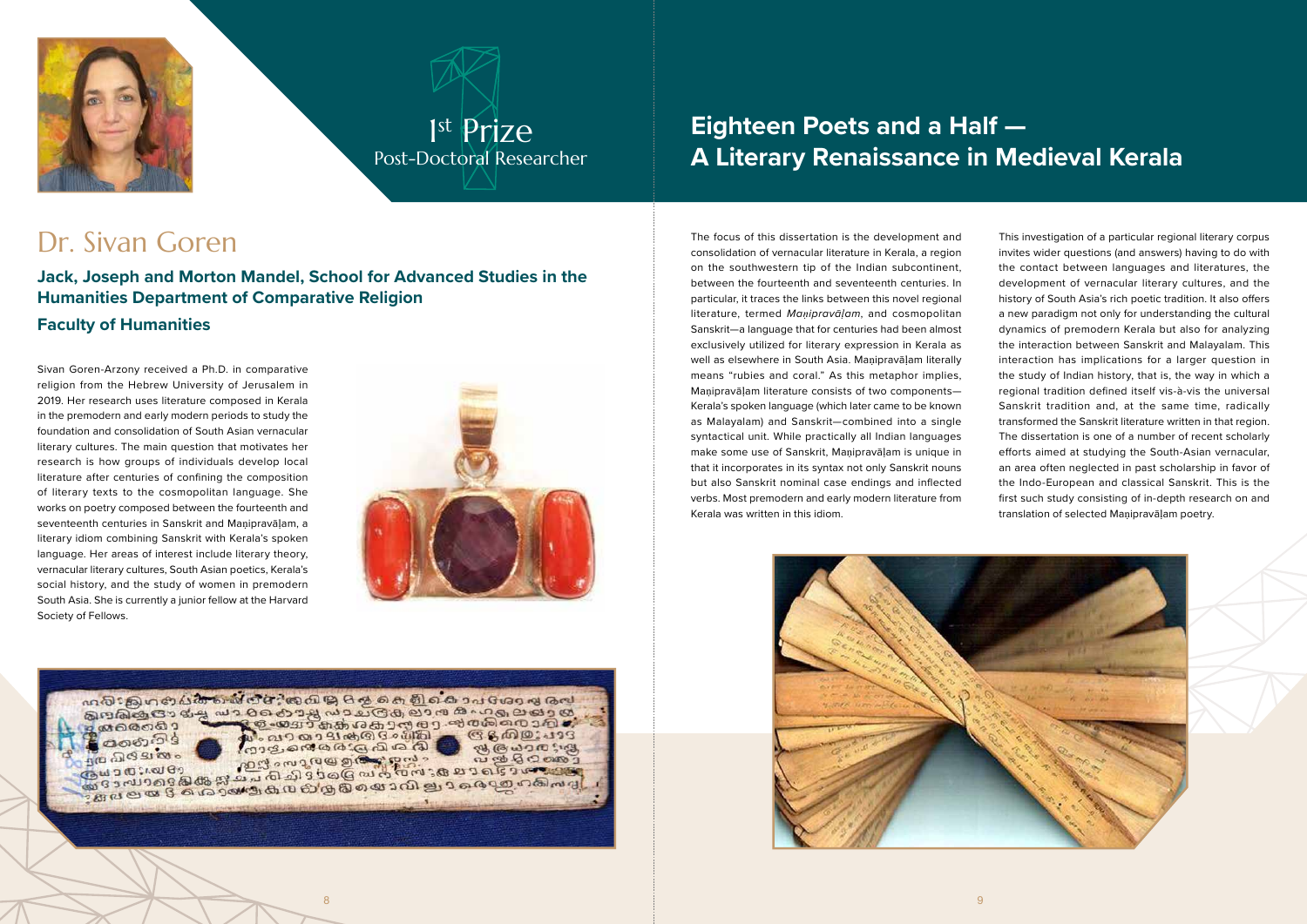## Dr. Nicole Khayat

## **Department of Islamic and Middle Eastern Studies**

### **Faculty of Humanities**

The Arabic *nahda,* as it has become known, was a major phenomenon in the social-cultural history of the Arab provinces of the Ottoman Empire during the long 19th century. This was a period of highly accelerated printed literary production in Arabic that both created and enabled discourses of self-reflection in which Arab litterateurs examined and re-evaluated aspects of their society and the world and negotiated what it meant to be modern. This reflective process created new unified references and focal points from which to view the Arab provinces in relation to the world.

In this study I examine perceptions of Europe in Arabic writings during the 19th century, focusing on a few specifically "modern" historical topics such as Martin Luther, the Protestant Reformation, and the biographies of Peter the Great. I ask what and why Arab literatures translated from, and wrote, about European history; what impact this had on socio-political and cultural concepts; and how these publications reflected and shaped the *nahda*.





Nicole Khayat is a historian of the Middle East, focused on intellectual and socio-cultural history in the Arab provinces of the Ottoman Empire during the 19<sup>th</sup> century. She received her Ph.D. in 2017 from the department of Middle East History at the University of Haifa. She has since concluded a three-year post-doctoral fellowship at the Hebrew University of Jerusalem in an ERC project titled "A regional history of medicine in the Middle East" and is currently a Post-doctoral fellow of the School of Historical Studies at the Tel-Aviv University. She is also a teaching fellow at the Hebrew University. She has written and published about translation, Arabic textual production, historiography and medical history. She is currently working on her manuscript based on her dissertation and is co-editing two special issues. She is also co-chair and founding member of the Women Historians' Forum at the Haifa Feminist Research Institute.

لمجلد الاول من تاريخ روسيا الحديث منسوق بقلم الفقير اليو قعالى بخله قلفاه اعادة الطبع محفوظة لة لبعرفي يبروت بالمطبعة اللبنانيةسنة ٨٨٦

## **Historiography and Translation during the Arabic Nahda: European History in Arabic**

I examine changes in historical writing not only as ways of imagining the past, but also of shifting perceptions of placement in three overlapping ways: in terms of space, time, and one's relative position in the world. Part of the study therefore analyses how these changes in historiography redefined how litterateurs and readers perceived the Arab provinces of the Ottoman Empire in relation to the rest of the world. The dissertation demonstrated that Arab intellectuals used historiography as a tool to order, re-order, evaluate, compare, and interject oneself into a seemingly universal discourse in terms of content and form.





## 2nd Prize Post-Doctoral Researcher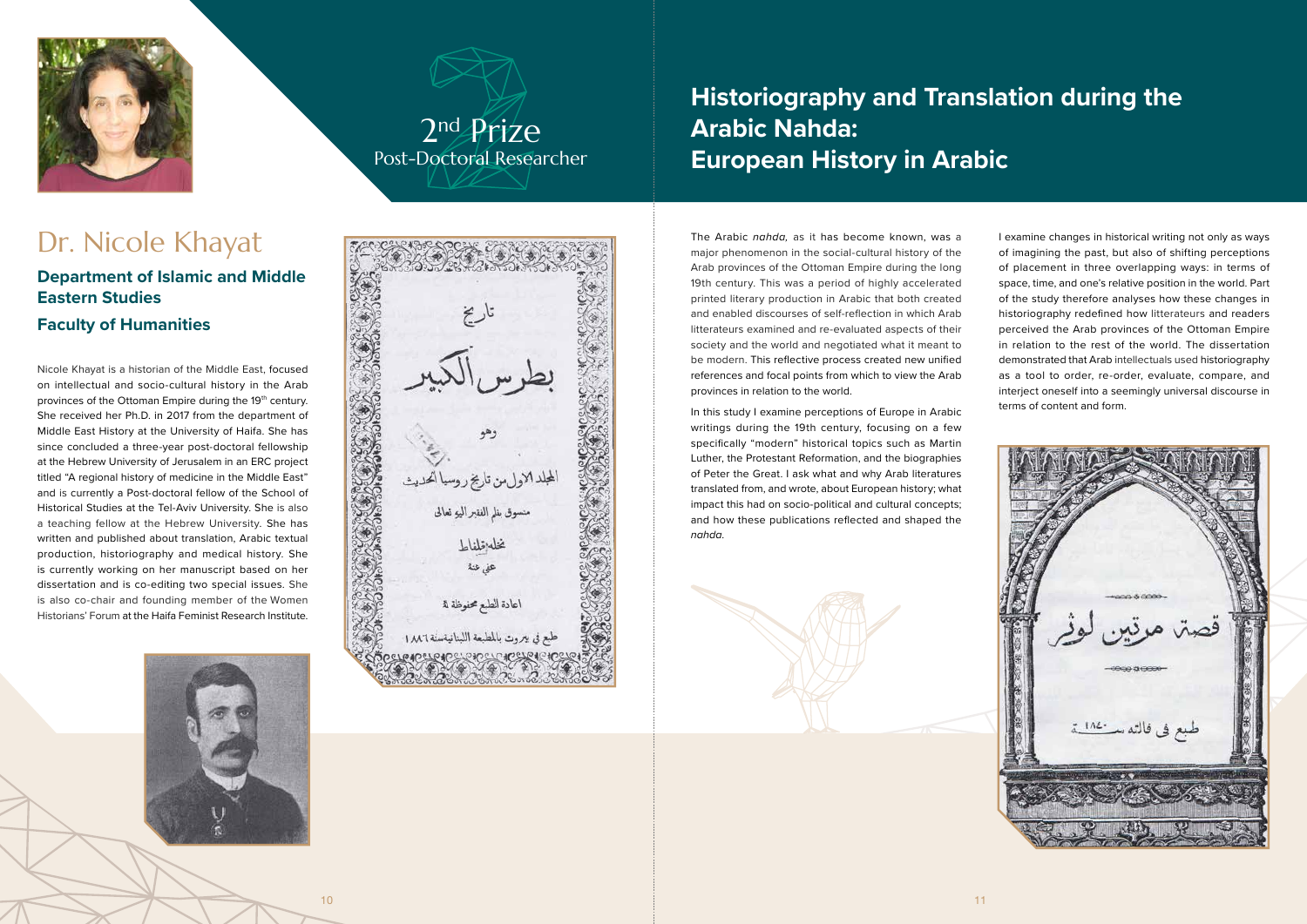

## Mr. Elad Eisen **Department of Linguistics Faculty of Humanities**

All languages change. Often, these changes are the result of language contact.

A common contact-induced change is *lexical borrowing*, the introduction of a foreign word into a language. When a *foreign sound* is introduced to a language through lexical borrowing, the language is said to have borrowed a phonological segment. For example, the segment /tʃ/ was introduced into Modern Hebrew by loanwords such as /tʃips/ 'french fries', from English *chips*.

So far, phonological segment borrowing has not been the object of a wide-scale study. However, a recent study has addressed this lacuna and introduced SegBo, a first-of-its-kind database of borrowed segments in the world's languages, conducted by Prof. Eitan Grossman, Dr. Steven Moran, Dr. Dmitry Nikolaev, and Elad Eisen. In his master's thesis, Eisen demonstrates the broad spectrum of possibilities for research that can be carried out using the SegBo data.

The major theoretical contributions of this thesis, as well as important empirical findings, are in its treatment



## **The Typology of Phonological Segment Borrowing**

of *borrowability*. Borrowability is a central concept in language contact research, reflecting the idea that some linguistic items are easier to borrow than others. Although common, this notion has never been properly defined.

Eisen proposes a definition that makes a clear distinction between borrowability and frequency of borrowing, a definition which is operationalized in a probabilistic model of segment borrowing. The model is innovative in taking into account how typological frequency affects the frequency of borrowing, and it makes a number of novel predictions, which are empirically tested and seem to hold.

This work sheds light on a hitherto under-explored domain at the intersection of phonology, language change, typology and language contact. It allows linguists, for the first time, to quantitatively assess the borrowability of sounds and to make better predictions about what sounds are likely to be borrowed in contact situations.

**Supervisors:** Prof. Eitan Grossman and Dr. Steven Moran

Elad Eisen holds a B.A. in Linguistics and Hebrew Language and an M.A. in Linguistics, both from the Hebrew University. In his studies, he focused on Semitic languages and especially Neo-Aramaic. His research on grammaticalization in Neo-Aramaic was supported by the Mandel Institute for Jewish Studies.

# Ph.D. or M.A. Student

Elad is a scholar in the digital humanities, who uses methods of quantitative research and statistics to analyze large databases. He works in the fields of historical linguistics and linguistic typology, which ask questions such as: How does language change over time? To what extent did language contact play a role in the history of modern and ancient tongues? How diverse can human languages be, and what features are common to all languages, if any?

His master's thesis investigates how languages adopt foreign sounds, and the factors that play a role in this process.

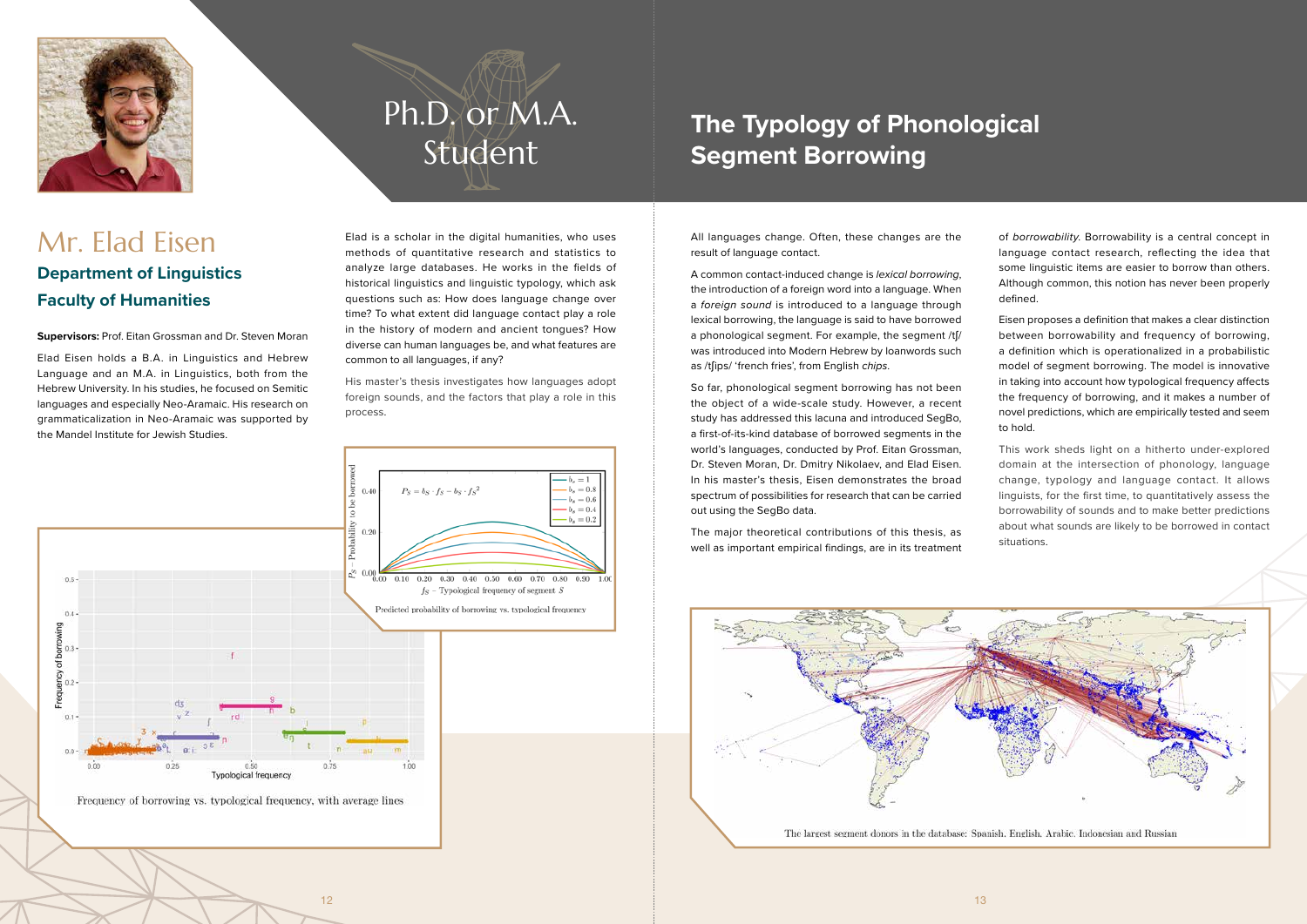# 2004-2019 **Winners Previous**

Department of Jewish Thought Jack, Joseph & Morton Mandel School for Adva Faculty of Humanities The Songs of the Sabbatian Ma'aminim in their

First Prize: **Prof. Maren Niehoff**

Department of Jewish Thought Faculty of Humanities Philo of Alexandria. An Intellectual Biography

### Post-Doctoral Researcher: **Dr. Hadar Feldman Samet**

Department of History, Faculty of Humanities Schemata as Maps and Editing Tools in Thirtee

### Graduate Student: **Qiao Yang**

Department of Islamic and Middle Eastern Stud Faculty of Humanities Like Stars in the Sky: Networks of Astronomers

### Graduate Student: **Moishi Chechik**

Department of Archaeology, Faculty of Humani Armenian, Georgian and Albanian Communitie Periods

Department of Talmud and Halakha Jack, Joseph & Morton Mandel School for Adva Faculty of Humanities The Struggle over Ashkenazi Legacy in Poland: Poland and the Reactions to It

## **2018**<br>First Prize:

### **Dr. Ayelet Even-Ezra**

Department of Romance and Latin American St On Knowing Other People's Lives: A Study of La Background of the Spanish Inquisition

## **2017**<br>First Prize:

### **Prof. Moshe Taube** Department of Linguistics & the Department of Faculty of Humanities THE LOGIKA OF THE JUDAIZERS: A Fifteenth-Edition of the Slavic Texts Presented Alongside Translation, and Commentary, Jerusalem: Israe

### First Prize: **Dr. Abigail Jacobson**

Department of Islamic and Middle Eastern Stud Oriental Neighbors: Middle Eastern Jews and A

### Post-Doctoral Researcher: **Dr. Michal Birkenfeld**

Department of Archaeology, Faculty of Humani Changing Systems: Pre-Pottery Neolithic B Set

### Post-Doctoral Researcher: **Dr. Yanina Tchekhanovets**

### Ph.D. or M.A. Student: **Mr. Yehonatan Naeh**

## THE POLONSKY PRIZES FOR CREATIVITY & ORIGINALITY IN THE HUMANISTIC DISCIPLINES

**At the Hebrew University of Jerusalem**

## **2019**<br>First Prize:

**Prof. Ruth HaCohen (Pinczower) & Prof. Yaron** Musicology Department, Faculty of Humanities Composing Power, Singing Freedom, The Inter **2020**

|                                                                                                                                                                                                      | AV AV       |
|------------------------------------------------------------------------------------------------------------------------------------------------------------------------------------------------------|-------------|
|                                                                                                                                                                                                      | 2019        |
| ı Ezrahi                                                                                                                                                                                             |             |
| play of Music and Politics in the West                                                                                                                                                               | 2018        |
|                                                                                                                                                                                                      | <b>2017</b> |
| anced Studies in the Humanities                                                                                                                                                                      | 2016        |
| <b>Ottoman Cultural Context</b>                                                                                                                                                                      | 2015        |
| lies                                                                                                                                                                                                 |             |
| s in Mongol Eurasia                                                                                                                                                                                  | 2014        |
| anced Studies in the Humanities                                                                                                                                                                      | 2013        |
| : The Printing of Shulhan Aruch in                                                                                                                                                                   | 2012        |
| nth-Century Scholasticism                                                                                                                                                                            | 2011        |
| lies, Faculty of Humanities<br>Arabs in Mandatory Palestine                                                                                                                                          | 2010        |
| ities<br>tlement Patterns in the Lower Galilee, Israel                                                                                                                                               | 200         |
| ities<br>s in the Holy Land in the Byzantine and Early Islamic                                                                                                                                       | 200         |
| tudies, Faculty of Humanities<br>a Galatea and Lazarillo de Tormes on the                                                                                                                            | 2007        |
|                                                                                                                                                                                                      | 200         |
| German, Russian and East European Studies,<br>Century Ruthenian Translation from Hebrew, Critical<br>E Their Hebrew Sources with Introduction, English<br>I Academy of Sciences and Humanities 2016. | 200         |
|                                                                                                                                                                                                      |             |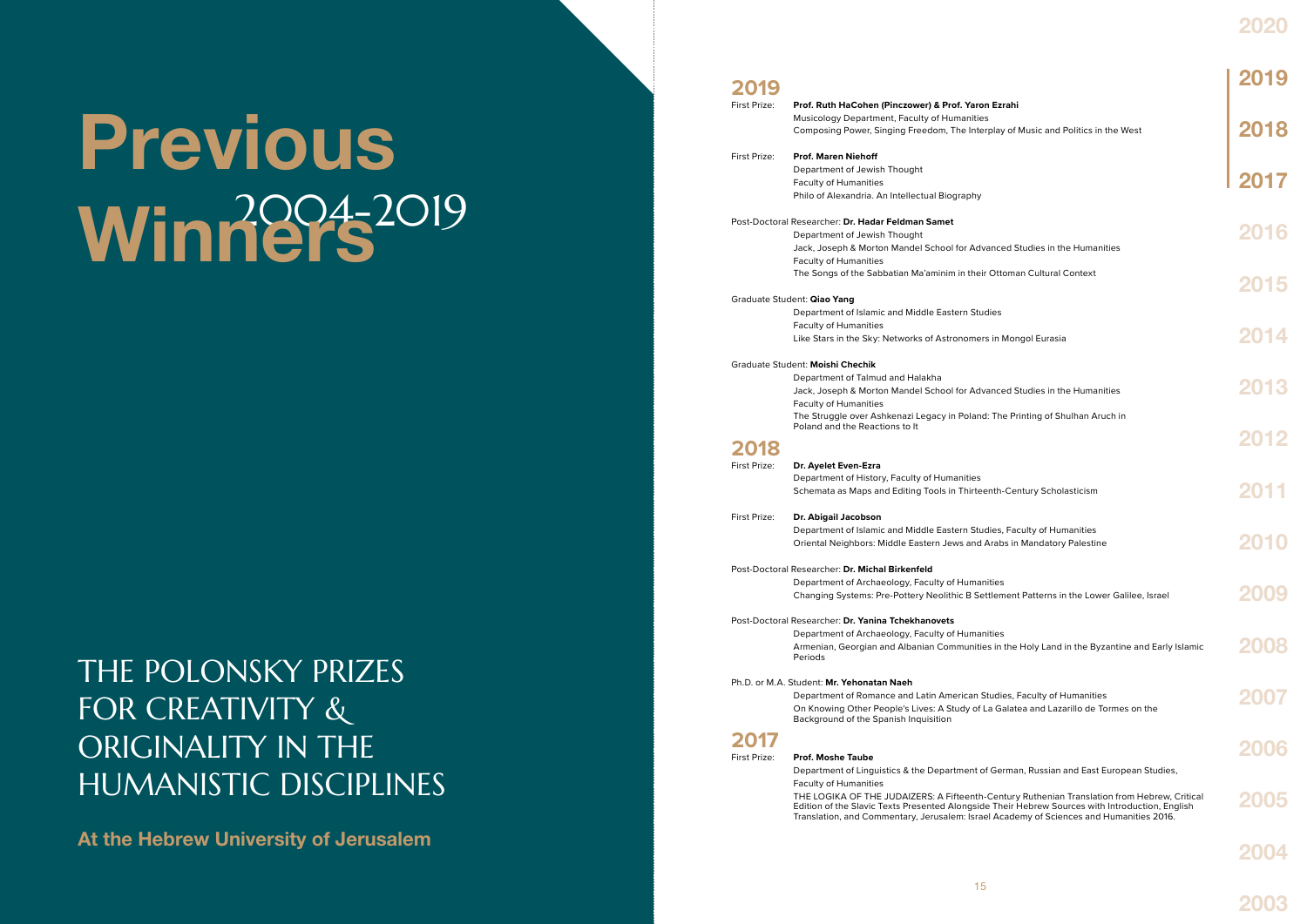|                                      | Second Prize: Prof. Robert Brody                                                                                               |      |
|--------------------------------------|--------------------------------------------------------------------------------------------------------------------------------|------|
|                                      | Department of Talmud and Halacha, Faculty of Humanities                                                                        |      |
|                                      | Mishnah and Tosefta Ketubbot: Text, Exegesis and Redaction                                                                     |      |
|                                      |                                                                                                                                |      |
|                                      | Young Researcher: Dr. Michal Marmorstein                                                                                       | 2018 |
|                                      | Department of Linguistics, Faculty of Humanities                                                                               |      |
|                                      | Tense and Text in Classical Arabic: A Discourse-Oriented Study of the Classical Arabic Tense                                   |      |
|                                      | System.                                                                                                                        |      |
|                                      | Leiden: Brill. 2016.                                                                                                           |      |
|                                      | Young Researcher: Ms. Bat-Ami Artzi                                                                                            |      |
|                                      | Department of Romance and Latin American Studies, Faculty of Humanities                                                        |      |
|                                      | "and they are Indians to be conquered": The Incas' Feminine Allegories of the Four Suyus in                                    |      |
|                                      | Archaeological and Ethno-historical Testimonies                                                                                |      |
|                                      |                                                                                                                                |      |
|                                      | MA/Doctoral Student: Mr. Shraga Bick                                                                                           |      |
|                                      | Department of Comparative Religion, Faculty of Humanities                                                                      |      |
|                                      | "But I am Prayer": Voice, Body and the Anthropology of the Praying Self in Rabbinic and Syriac-<br><b>Christian Literature</b> |      |
|                                      |                                                                                                                                |      |
| 2016                                 |                                                                                                                                |      |
| First Prize:                         | <b>Prof. Rina Talgam</b>                                                                                                       |      |
|                                      | Department of Art History, Faculty of Humanities                                                                               |      |
|                                      | Mosaics of Faith: Floors of Pagans, Jews, Samaritans, Christians, and Muslims in the Holy Land                                 |      |
|                                      |                                                                                                                                |      |
|                                      | Second Prize: Prof. Manuela Consonni                                                                                           |      |
|                                      | Department of Romance and Latin American Studies                                                                               |      |
|                                      | Department of the History of the Jewish People and Contemporary Jewry, and School of History<br><b>Faculty of Humanities</b>   |      |
|                                      | L'eclisse dell'Antifascismo. Resistenza, questione ebraica e cultura politica in Italia, 1943-1989                             | 2012 |
|                                      |                                                                                                                                |      |
|                                      | Young Researcher: Dr. Yakir Paz                                                                                                |      |
|                                      | Department of Talmud and Halacha, Faculty of Humanities                                                                        |      |
|                                      | From Scribes to Scholars: Rabbinic Biblical Exegesis in Light of the Homeric Commentaries                                      |      |
|                                      | Young Researcher: Dr. Meron Piotrkowski                                                                                        |      |
|                                      | Department of the History of the Jewish People and Contemporary Jewry,                                                         |      |
|                                      | <b>Faculty of Humanities</b>                                                                                                   |      |
|                                      | Priests in Exile: The History of the Temple of Onias and Its Community in the Hellenistic Period                               |      |
|                                      |                                                                                                                                |      |
|                                      | MA/Doctoral Student: Mr. Ray Schrire                                                                                           |      |
|                                      | Department of History, Faculty of Humanities                                                                                   |      |
|                                      | Learning Latin in 16th and 17th Century England: Lily's Grammar as a Case Study in Cognitive History                           |      |
| 2015                                 |                                                                                                                                |      |
|                                      |                                                                                                                                |      |
| First Prize:                         | Dr. Yossi Maurey                                                                                                               |      |
|                                      | Department of Musicology, Faculty of Humanities                                                                                |      |
|                                      | Medieval Music, Legend, and the Cult of St. Martin: The Local Foundations of a Universal Saint                                 |      |
|                                      | Second Prize: Prof. Yfaat Weiss                                                                                                |      |
|                                      | Department of the History of the Jewish People and Contemporary Jewry, and the School of History,                              |      |
|                                      | <b>Faculty of Humanities</b>                                                                                                   |      |
|                                      | Journey and Imaginary Journey: Leah Goldberg in Germany, 1930-1933                                                             |      |
|                                      |                                                                                                                                |      |
| Young Researcher: Dr. Joseph Witztum |                                                                                                                                |      |
|                                      | Department of Arabic Language and Literature, Faculty of Humanities                                                            |      |
|                                      | The Syriac Milieu of the Quran: The Recasting of Biblical Narratives                                                           |      |
|                                      |                                                                                                                                |      |
|                                      | Young Researcher: Mr. Eli Osheroff                                                                                             |      |
|                                      | Department of Islamic and Middle Eastern Studies, Faculty of Humanities                                                        |      |
|                                      | Where Did You Come From? The History of the Jewish People in Early Palestinian Historiography<br>$(1920 - 1948)$               |      |
|                                      |                                                                                                                                |      |
|                                      |                                                                                                                                |      |

|                                                                                                             |      |                                                                                                                                                                                                                | 2020        |
|-------------------------------------------------------------------------------------------------------------|------|----------------------------------------------------------------------------------------------------------------------------------------------------------------------------------------------------------------|-------------|
| of Humanities                                                                                               | 2019 | 2014                                                                                                                                                                                                           | 2019        |
| sis and Redaction                                                                                           | 2018 | First Prize:<br><b>Prof. Dror Wahrman</b><br>Department of History, Faculty of Humanities<br>Mr. Collier's Letter Racks: A Tale of Art and Illusion at the Threshold of the Modern Information Age             | 2018        |
| nities<br>urse-Oriented Study of the Classical Arabic Tense                                                 | 2017 | Second Prize: Dr. Uzi Leibner<br>Institute of Archaeology, Faculty of Humanities<br>The Origins of Jewish Settlement in the Galilee in the Second Temple Period:<br>Historical Sources and Archaeological Data | 2017        |
| n Studies, Faculty of Humanities<br>he Incas' Feminine Allegories of the Four Suyus in<br>onies             | 2016 | Young Researcher: Dr. Tawfiq Da'adli<br>The Martin Buber Society of Fellows, Faculty of Humanities<br>The Pictorial Language of the Herat School of Painting: Two Nizāmī Manuscripts as a Case Study           | 2016        |
| ty of Humanities<br>ropology of the Praying Self in Rabbinic and Syriac-                                    | 2015 | Young Researcher: Ms. Noa Nahmias<br>Department of Asian Studies, Faculty of Humanities<br>Displaying Patriotism: Narratives of the May 4th Movement in Chinese Museums                                        | 2015        |
| nities                                                                                                      | 2014 | 10 <sup>th</sup> Anniversary Prize: Prof. Ronit Ricci<br>Departments of Comparative Religion and Asian Studies<br><b>Faculty of Humanities</b>                                                                 | 2014        |
| amaritans, Christians, and Muslims in the Holy Land<br>n Studies                                            | 2013 | The Sri Lankan Malays: Islam, Literature, and Diaspora across the Indian Ocean<br>2013<br>First Prize:<br>Dr. Ofra Tirosh-Becker                                                                               | 2013        |
| ople and Contemporary Jewry, and School of History<br>tione ebraica e cultura politica in Italia, 1943-1989 | 2012 | Department of Hebrew and Jewish Languages, Faculty of Humanities<br>Rabbinic Excerpts in Medieval Karaite Literature                                                                                           | 2012        |
| of Humanities /<br>Exegesis in Light of the Homeric Commentaries                                            | 2011 | Second Prize: Dr. Shimon Gesundheit (Bar-On)<br>Department of Bible, Faculty of Humanities<br>Three Times a Year: Studies on Festival Legislation in the Pentateuch                                            |             |
| ople and Contemporary Jewry,                                                                                | 2010 | Young Researcher: Dr. Yitzhak Freedman<br>Department of Comparative Religion, Faculty of Humanities<br>Death, Performance and Text in the Early Upanisads                                                      | 2010        |
| f Onias and Its Community in the Hellenistic Period                                                         | 2009 | Young Researcher: Mr. Ariel Zinder<br>Department of Hebrew Literature, Faculty of Humanities<br>"Is This Thy Voice?" Rhetoric and Dialogue in Shlomo Ibn-Gabirol's Poems of Redemption                         | 2009        |
| land: Lily's Grammar as a Case Study in Cognitive History                                                   |      | ('Piyyutei Ge'ulah')<br>Young Researcher: Ms. Liat Naeh<br>Institute of Archeology, Faculty of Humanities                                                                                                      |             |
| ınities<br>Martin: The Local Foundations of a Universal Saint                                               | 2008 | Miniature Vessels and Seven-Cupped Bowls in the Middle Bronze Age Temple of Nahariya: Their Role<br>and Meaning in Light of Cultic Miniature and Complex Vessels of the Middle Bronze Age<br>2012              | <b>2008</b> |
| ople and Contemporary Jewry, and the School of History,                                                     | 2007 | First Prize:<br><b>Prof. Ruth HaCohen</b><br>Department of Musicology<br>The Music Libel against the Jews                                                                                                      | 2007        |
| oerg in Germany, 1930-1933                                                                                  | 2006 | Second Prize: Dr. Yuval Noah Harari<br>Department of History<br>A Brief History of Mankind                                                                                                                     | 2006        |
| ure, Faculty of Humanities<br>ng of Biblical Narratives                                                     | 2005 | Young Researcher: Dr. Aleksei Krakhmalnikov<br>Department of German, Russian and Eastern European Studies                                                                                                      | 2005        |
| itudies, Faculty of Humanities<br>the Jewish People in Early Palestinian Historiography                     | 2004 | The Literature of the Belokrynitsa Old-Believers (1846-1862)                                                                                                                                                   | 2004        |
| 16                                                                                                          | 2003 | 17                                                                                                                                                                                                             |             |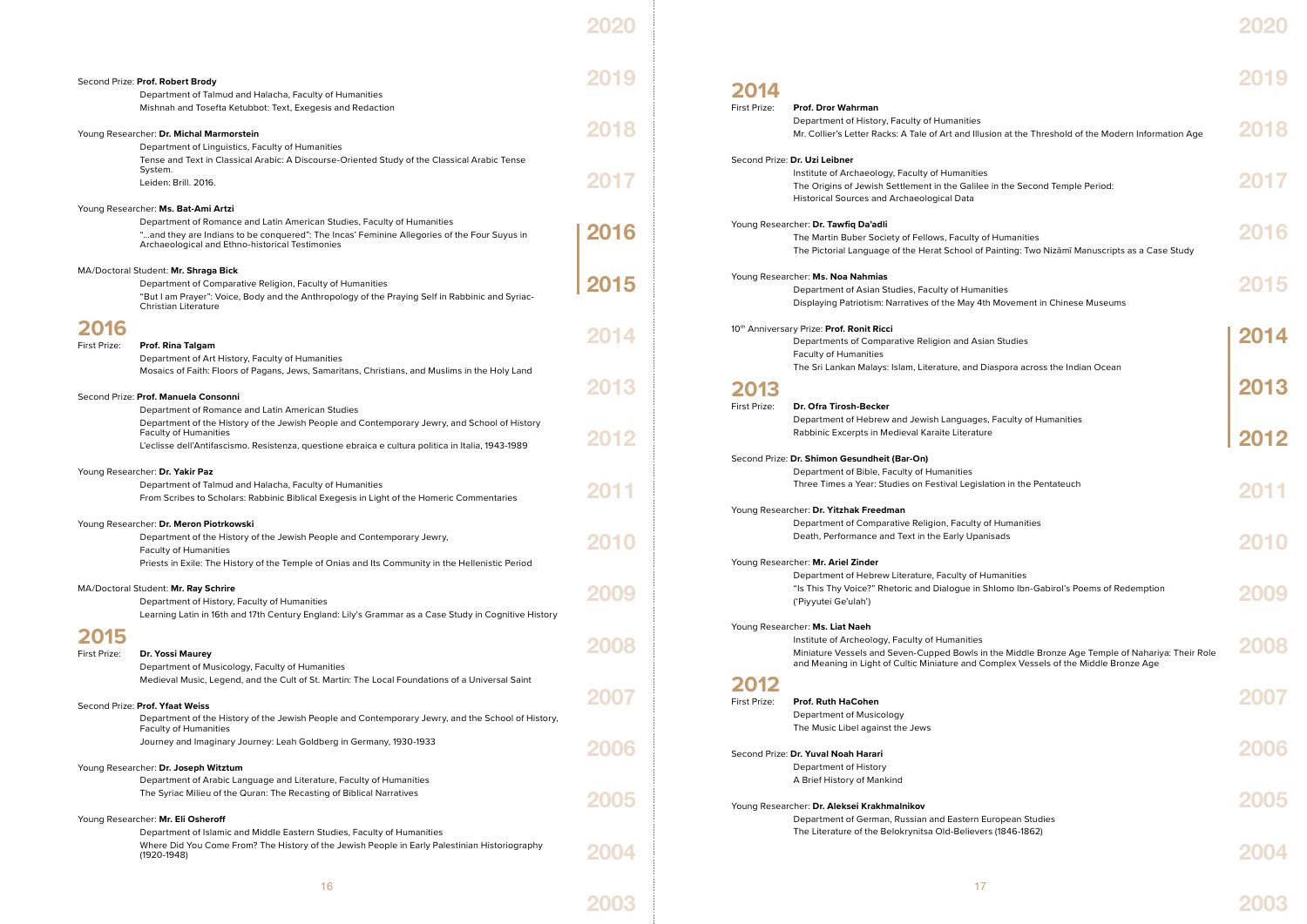Young Researcher Prize: **Dr. Tsippi Kauffman** Mandel Institute of Jewish Studies. Faculty of H Between Immanence and Religious Behavior:

Student Prize: **Mr. Ilya Berkovich** Department of History, Faculty of Humanities Sally: A Comparative Survey into the Nature of

## **2006**<br>First Prize:

**Prof. Yosef Garfinkel** Institute of Archeology, Faculty of Humanities Dancing at the Dawn of Agriculture

|              | Young Researcher: Dr. Jennifer Oser                                                                                                            |  |
|--------------|------------------------------------------------------------------------------------------------------------------------------------------------|--|
|              | Federmann School of Public Policy and Government<br>Expanded Citizen Participation and Participatory Inequality: A Vicious or Virtuous Circle? |  |
|              |                                                                                                                                                |  |
|              | MA/Doctoral Student: MR. Yaron Girsh                                                                                                           |  |
|              | School of Education and Department of Sociology and Anthropology                                                                               |  |
|              | "The Cultural Boundaries of Thinking": Cultural Narratives in the Philosophy of Education of Friedrich<br>Nietzsche and John Dewey             |  |
|              |                                                                                                                                                |  |
|              |                                                                                                                                                |  |
| First Prize: | <b>Prof. Maren R. Niehoff</b><br>Department of Jewish Thought                                                                                  |  |
|              | Jewish Exegesis and Homeric Scholarship in Alexandria (Cambridge, 2011)                                                                        |  |
|              |                                                                                                                                                |  |
|              | Second Prize: Prof. Esther Cohen                                                                                                               |  |
|              | Department of History                                                                                                                          |  |
|              | The Modulated Scream: Pain in Late Medieval Culture. 1755-1816 (Chicago, 2010)                                                                 |  |
|              | Young Researcher: Dr. Maoz Kahana                                                                                                              |  |
|              | Department of the History of the Jewish People                                                                                                 |  |
|              | From Prague to Pressburg: Halakhic Writing in a Changing World, from the "Noda B'Yehudah" to the<br>"Hatam Sofer," 1730-1839                   |  |
|              |                                                                                                                                                |  |
|              | MA/Doctoral Student: Ms. Michal Altbauer Rudnik                                                                                                |  |
|              | Department of History                                                                                                                          |  |
|              | The Wounds of Love Are Cured Only by Those Who Made Them: Prescribing Marriage                                                                 |  |
|              | for Lovesickness in Early Modern European Medical Writing                                                                                      |  |
|              |                                                                                                                                                |  |
| First Prize: | <b>Prof. Yuri Pines</b>                                                                                                                        |  |
|              | Department of East Asian Studies, Faculty of Humanities                                                                                        |  |
|              | <b>Envisioning Eternal Empire</b>                                                                                                              |  |
|              | Second Prize: Dr. Pawel Maciejko                                                                                                               |  |
|              | Department of Jewish Thought, Faculty of Humanities                                                                                            |  |
|              | The Mixed Multitude: Jacob Frank and the Frankist Movement 1755-1816                                                                           |  |
|              | Dr. Simcha Kojman-Rozen                                                                                                                        |  |
|              | History, Philosophy and Sociology of Science Program, Faculty of Humanities                                                                    |  |
|              | Time and Emergence in Scientific Theories in England in the 19th Century                                                                       |  |
|              |                                                                                                                                                |  |
|              | Ms. Noga Ayali-Darshan                                                                                                                         |  |
|              | Department of Jewish History, Faculty of Humanities<br>The Bride of the Sea: The Tradition about Astarte and Yamm in the Ancient Near East     |  |
|              |                                                                                                                                                |  |
|              |                                                                                                                                                |  |
| First Prize: | Dr. Yuval Noah Harari                                                                                                                          |  |
|              | Department of History, Faculty of Humanities                                                                                                   |  |
|              | The Ultimate Experience: Battlefield Revelations and the Making of Modern War Culture, 1450-2000                                               |  |
|              | Second Prize: Prof. Simcha Emanuel                                                                                                             |  |
|              | Mandel Institute of Jewish Studies, Faculty of Humanities                                                                                      |  |
|              | Fragments of the Tablets - Indian and Armenian Studies, Faculty of Humanities                                                                  |  |
|              | The Fullness of Emptiness: Nāgārjuna's Thought in Light of the Yukti-sastika-karika and the Śūnyatā-<br>saptati                                |  |
|              |                                                                                                                                                |  |
|              |                                                                                                                                                |  |
|              | Young Researcher: Dr. Nira Alperson-Afil                                                                                                       |  |
|              | Institute of Archeology, Faculty of Humanities                                                                                                 |  |
|              | Ancient Flames: Controlled Use of Fire at the Acheulian Site of Gesher Benot Ya'aqov, Israel                                                   |  |
|              |                                                                                                                                                |  |

Student Prize: **Ms. Noa Shashar** Mandel Institute of Jewish Studies, Faculty of H The Role of Niddah Laws in Daily Lives of Men Centuries Student Prize: **Mr. Kobi Ben-Meir** Forum Europa, Faculty of Social Sciences Images of Pain, Disease and Death in 1970's Israel **2008 Dr. Michael Segal** Mandel Institute of Jewish Studies, Faculty of H The Book of Jubilees: Rewritten Bible, Redaction, Second Prize: **Prof. Ronnie Ellenblum** Department of Geography, Faculty of Social School Crusader Castles and Modern Histories (2007) Second Prize: **Dr. Michael Roubach** Department of Philosophy, Faculty of Humaniti Being and Number in Heidegger's Thought (20 Student Prize: **Mr. Maoz Kahana** Mandel Institute of Jewish Studies, Faculty of H Stability and Change in the Responsa of Rabbi Student Prize: **Mr. Oded Porat** Mandel Institute of Jewish Studies, Faculty of H Studying the Treatise "Brit Hamnuha" ("Covena an Introduction to the Critical Edition **2007**<br>First Prize: **Dr. Diego Olstein** Department of History, Faculty of Humanities La Era Mozárabes: Los Mozárabes de Toledo ( Las Fuentes y la Historia Second Prize: **Prof. Gannit Ankori** Department of Art History, Faculty of Humanities Palestinian Art Second Prize: **Dr. Jonathan Dekel-Chen**

Harman Institute of Contemporary Jewry, Facult Farming the Red Land: Jewish Agricultural Col

First Prize: **Prof. Benny Shanon** Department of Psychology, Faculty of Social So The Antipodes of the Mind

|                                                                          | 2020 |
|--------------------------------------------------------------------------|------|
| <b>Humanities</b>                                                        | 2019 |
| and Women in the Ashkenazi World of the 17th-19th                        | 2018 |
| raeli Art                                                                | 2017 |
| <b>Humanities</b><br>on, Ideology and Theology (2007)                    | 2016 |
| ciences and School of History, Faculty of Humanities                     | 2015 |
| ies<br>08)                                                               | 2014 |
| <b>Humanities</b><br>Moshe Sofer                                         | 2013 |
| Humanities<br>ant of Serenity"): Its Ideas, Literature Relationships and | 2012 |
|                                                                          | 2011 |
| Siglos XII y XIII) en la Historiografía:                                 | 2010 |
| es                                                                       | 2009 |
| Ilty of Humanities<br>onization and Local Soviet Power, 1924-1941        | 2008 |
| <b>Humanities</b><br>Avodah be-Gashmiyut in the Early Stages of Hasidism | 2007 |
| Medieval Warfare                                                         | 2006 |
|                                                                          | 2005 |
| ciences                                                                  | 2004 |
|                                                                          |      |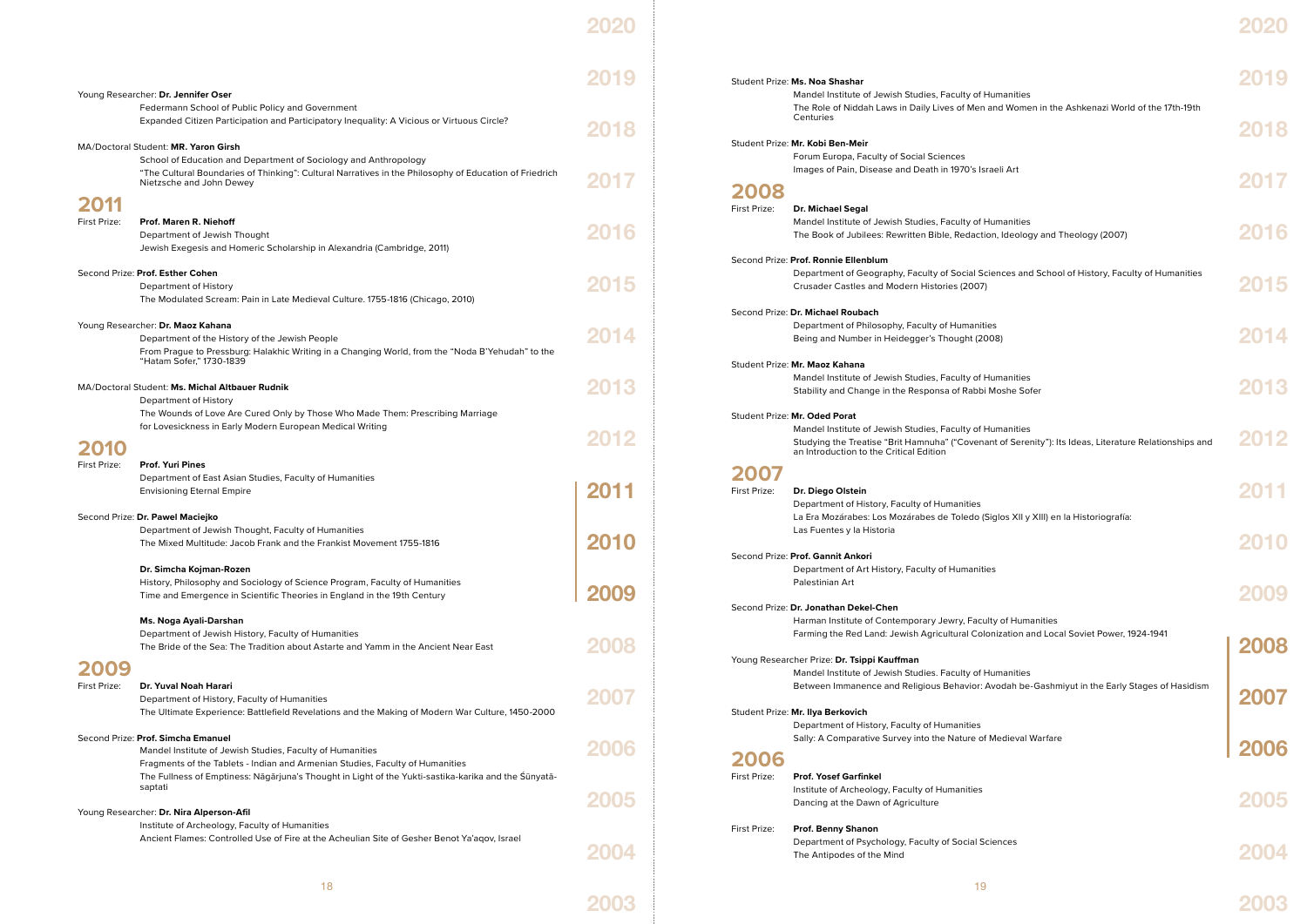|              | Young Researcher Prize: Dr. Hila Keren<br>Faculty of Law                                                                                                                                                                                                 | 2019                     |
|--------------|----------------------------------------------------------------------------------------------------------------------------------------------------------------------------------------------------------------------------------------------------------|--------------------------|
|              | Textual Harassment: A New Historicist Reappraisal of the Parol Evidence Rule with Gender in Mind                                                                                                                                                         |                          |
|              | Student Prize: Dr. Elisheva Rigbi-Shafrir<br>Department of Musicology, Faculty of Humanities                                                                                                                                                             | 2018                     |
|              | The Modern in Music 1980-1920 against the Crisis of Historicism and the Breakdown of Rational<br>Paradigm: A Critical Analysis of a Style                                                                                                                | 2017                     |
|              | Student Prize: Ms. Gabriela Sternfeld                                                                                                                                                                                                                    |                          |
|              | Department of Spanish and Latin American Studies, Faculty of Humanities<br>La Organización Laboral del Imperio Inca: Las Autoridades Locales Básicas                                                                                                     | 2016                     |
| 2005         |                                                                                                                                                                                                                                                          |                          |
| First Prize: | <b>Prof. Gabriel Herman</b><br>Department of History, Faculty of Humanities                                                                                                                                                                              |                          |
|              | Morality and Behaviour in Democratic Athens - A Social History                                                                                                                                                                                           | 2015                     |
|              | Young Researcher Prize: Dr. Tzachi Zamir<br>Department of English, Faculty of Humanities                                                                                                                                                                 |                          |
|              | Double Vision                                                                                                                                                                                                                                            | 2014                     |
|              | Student Prize: Dr. Emmanuelle Main<br>Mandel Institute of Jewish Studies, Faculty of Humanities<br>Des Mercenaires Rhodiens dans la Judée Hasmonéenne? Etude du Morif Floral de Monnaies de Jean<br>Hyrcan et d'Alexandre Jannée                         | 2013                     |
|              | Student Prize: Mr. Ronnie Goldstein<br>Mandel Institute of Jewish Studies, Faculty of Humanities<br>The Lie and Rumor - The Double Account of Jeremiah's Meeting with Zedekiah and Ancient Techniques<br>for Challenging the Existence of Rival Versions | 2012                     |
|              | Student Prize: Mr. Ahmed Abu-Abied<br><b>School of Education</b>                                                                                                                                                                                         |                          |
|              | The Effect of Pre-school Attendance on Primary School Achievement                                                                                                                                                                                        |                          |
|              |                                                                                                                                                                                                                                                          |                          |
| First Prize: | <b>Prof. Mara Beller</b><br>Department of Philosophy, Faculty of Humanities<br>Quantum Dialogue: The Making of a Revolution                                                                                                                              |                          |
|              | Second Prize: Prof. Avihu Zakai                                                                                                                                                                                                                          |                          |
|              | Department of American Studies, Faculty of Humanities<br>Jonathan Edwards's Philosophy of History: The Reenchantment of the World in the Age of Enlightenment                                                                                            |                          |
|              | Young Researcher Prize: Dr. Anat Helman<br>Mandel Institute of Jewish Studies and Cultural Studies Program                                                                                                                                               |                          |
|              | Harman Institute of Contemporary Jewry, Faculty of Humanities<br>The Development of Civil Society and Urban Culture in Tel-Aviv during the 1920s and 1930s                                                                                               |                          |
|              | Student Prize: Ms. Ophir Mintz-Manor<br>Mandel Institute of Jewish Studies, Faculty of Humanities<br>Other Voices: Haman, Jesus, and the Representations of the Other in Purim Poems from Byzantine<br>Palestine                                         |                          |
|              |                                                                                                                                                                                                                                                          | $\overline{\phantom{a}}$ |
|              |                                                                                                                                                                                                                                                          |                          |